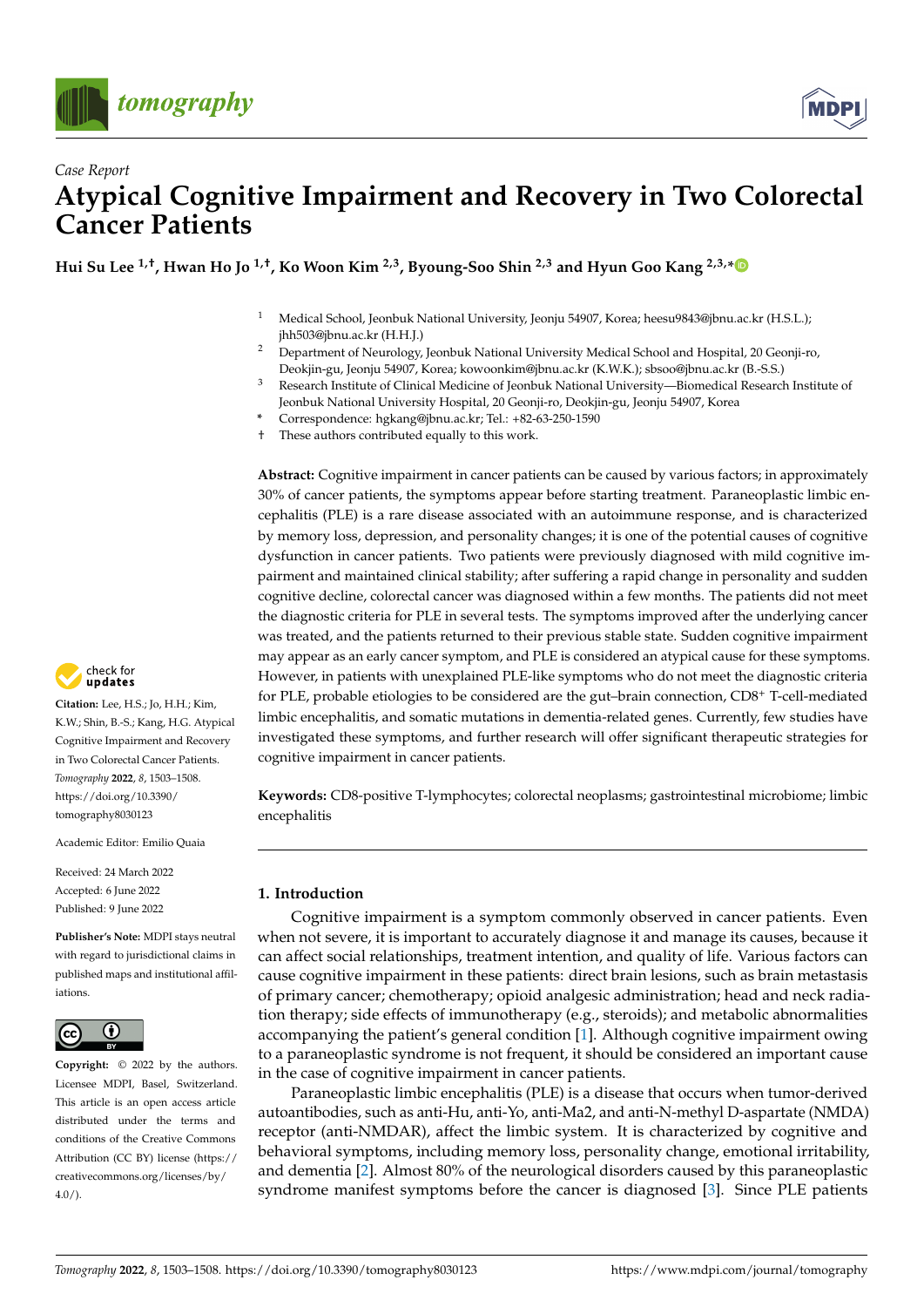have a rapid decline in memory and cognitive abilities, usually within three months, a differential diagnosis of rapidly progressive dementia must be considered. The prognosis is generally poor, and is related to the type of autoantibody, the patient's comorbidities, and the cancer stage [\[3\]](#page-5-2).

We present two cases of patients with mild cognitive impairment, who were stable for several years, showed sudden cognitive decline and rapid personality changes, and were diagnosed with cancer shortly after. Both patients showed PLE-like symptoms; however, their disease progression was different from general cancer-related cognitive impairment; therefore, we report these cases with a literature review.

### **2. Case Presentation**

## *2.1. Case 1*

A 68-year-old man visited our hospital complaining of sudden cognitive decline, extreme depression, and intermittent increases in violence, which had started two months prior. At the time of admission, the patient could not determine the current year and season and had recently developed an unwillingness to wash, despite being usually clean. There were no underlying diseases such as hypertension or diabetes. He had been diagnosed with mild cognitive impairment four years before; however, he had previously obtained a score of 21 or higher in the annual Korean Mini Mental-Status Examination (K-MMSE), showing that his memory and cognitive functions were sufficiently maintained. When he visited the hospital, his K-MMSE score was 8, a sharp decrease from 22 the previous year. During the Seoul Neuropsychological Screening Battery (SNSB) test, abnormal behaviors were reported, such as irritability and anger, and a deterioration in memory, attention, spatiotemporal ability, and frontal/executive function. There were no specific findings on brain magnetic resonance imaging (MRI). The cerebrospinal fluid (CSF) was clear, with a pressure of 14 cmH<sub>2</sub>O, a white blood cell count of 3/mm<sup>3</sup>, a glucose level of 68.0 mg/dL, and a slightly elevated protein level of 79.1 mg/dL. No specific abnormalities were observed in the CSF cytology examination. The blood chemistry test showed a leukocyte count of 7610/mm<sup>3</sup>, a Na<sup>+</sup> level of 133 mEq/L, and a K<sup>+</sup> level of 4.4 mEq/L, suggesting no metabolic abnormalities. The thyroid function test showed a TSH level of 1.564 uIU/mL, and a Free T4 level of 14.86 pmol/L, showing no hormonal abnormalities.

Medication was administered to control the symptoms, without significant improvement. Two months after symptom onset, the patient was diagnosed with rectal cancer on an abdominal computed tomography (CT) performed for fecal blood and weight loss. A histological examination revealed moderately differentiated adenocarcinoma, staged as T3 N0, stage IIA. The patient underwent preoperative concomitant chemoradiation therapy, and antimetabolite-type capecitabine was administered for six weeks. Simultaneously, whole-pelvis intensity-modulated radiation therapy was performed; eight weeks later, he underwent laparoscopic ultra-low anterior resection. All the serological analysis results for paraneoplastic antibodies were negative. After surgery and chemotherapy, his K-MMSE score was 23, showing improved cognitive functions, and his recent symptoms resolved, returning to his previous stable status. Currently, no recurrence is observed on the colonoscopy.

#### *2.2. Case 2*

An 82-year-old man, previously healthy and active, visited the hospital with a sudden decrease in cognitive function, and aggression, which had started several weeks before his visit. Before these symptoms, he worked in an office, and despite his old age, he was thorough and meticulous in managing his schedule. However, at the time of his visit, he could not remember important appointments, was violent, and frequently quarreled with others. The patient had no other relevant findings. The K-MMSE score at admission was 13, a considerable drop from 26 only four months prior. At the time of the SNSB examination, the patient was not cooperative; however, despite the limitations in obtaining accurate results, he showed alterations in memory, attention, concentration, frontal lobe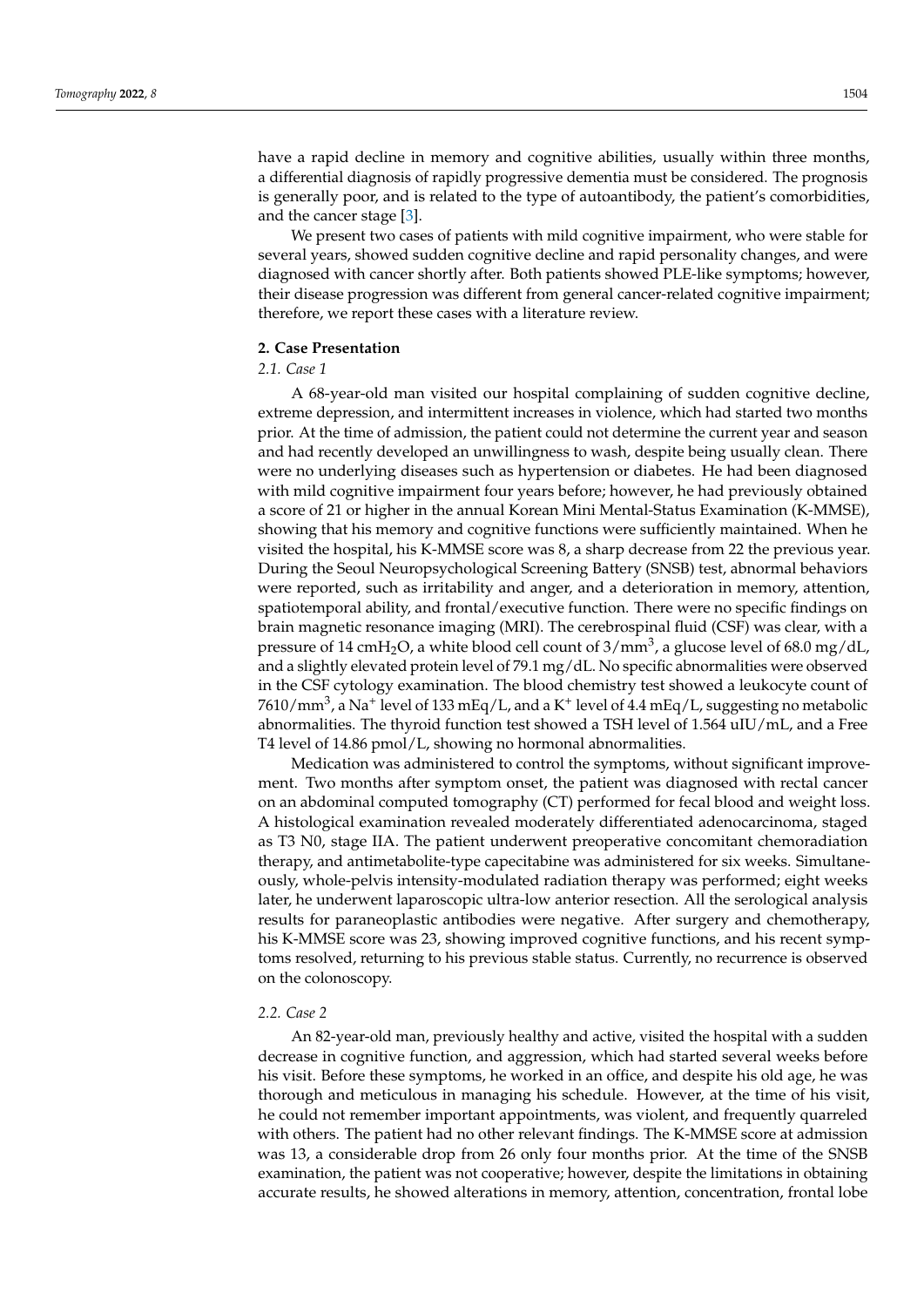functions, and executive functions. A brain MRI and electroencephalography (EEG) did not reveal any abnormalities. The CSF was clear, with a pressure of  $12 \text{ cm}H_2O$ , a WBC count of  $0/\rm{mm}^3$ , a glucose level of 61.0 mg/dL, and a slightly elevated protein level of 74.0 mg/dL. No specific abnormalities were observed in the CSF cytology examination. The blood chemistry test showed a leukocyte count of 5420/mm $^3$ , a Na $^+$  level of 138 mEq/L, and a K<sup>+</sup> level of 4.27 mEq/L, showing no metabolic abnormalities. The thyroid function test showed a TSH level of 1.142 uIU/mL, and a Free T4 level of 13.24 pmol/L, showing no hormonal abnormalities.

Medication was administered to control the symptoms, without significant improvement. An abdominal CT was performed four months after symptom onset due to melena, and an ascending colon tumor with lymph node metastasis was noted. After a laparoscopic right hemicolectomy, a moderately differentiated adenocarcinoma was diagnosed on histological examination, staged as T3 N1b, stage IIIB. The patient underwent modified FOLFOX-6 chemotherapy after the surgery. All the serological analysis results for paraneoplastic antibodies were negative. After surgery and chemotherapy, his K-MMSE score increased to 23, showing improved cognitive function. The aggressive tendencies completely subsided, and he is currently stable. The patients' timelines and information are shown in Figure [1](#page-2-0) and Table [1.](#page-3-0)

<span id="page-2-0"></span>

(B) Patient 2





**Figure 1.** Patients' timelines. CCRT—concomitant chemoradiation therapy; CDR—clinical dementia rating; Dx—diagnosis; GDS—global deterioration scale; K-MMSE—Korean Mini Mental-Status Examination; MCI—mild cognitive impairment.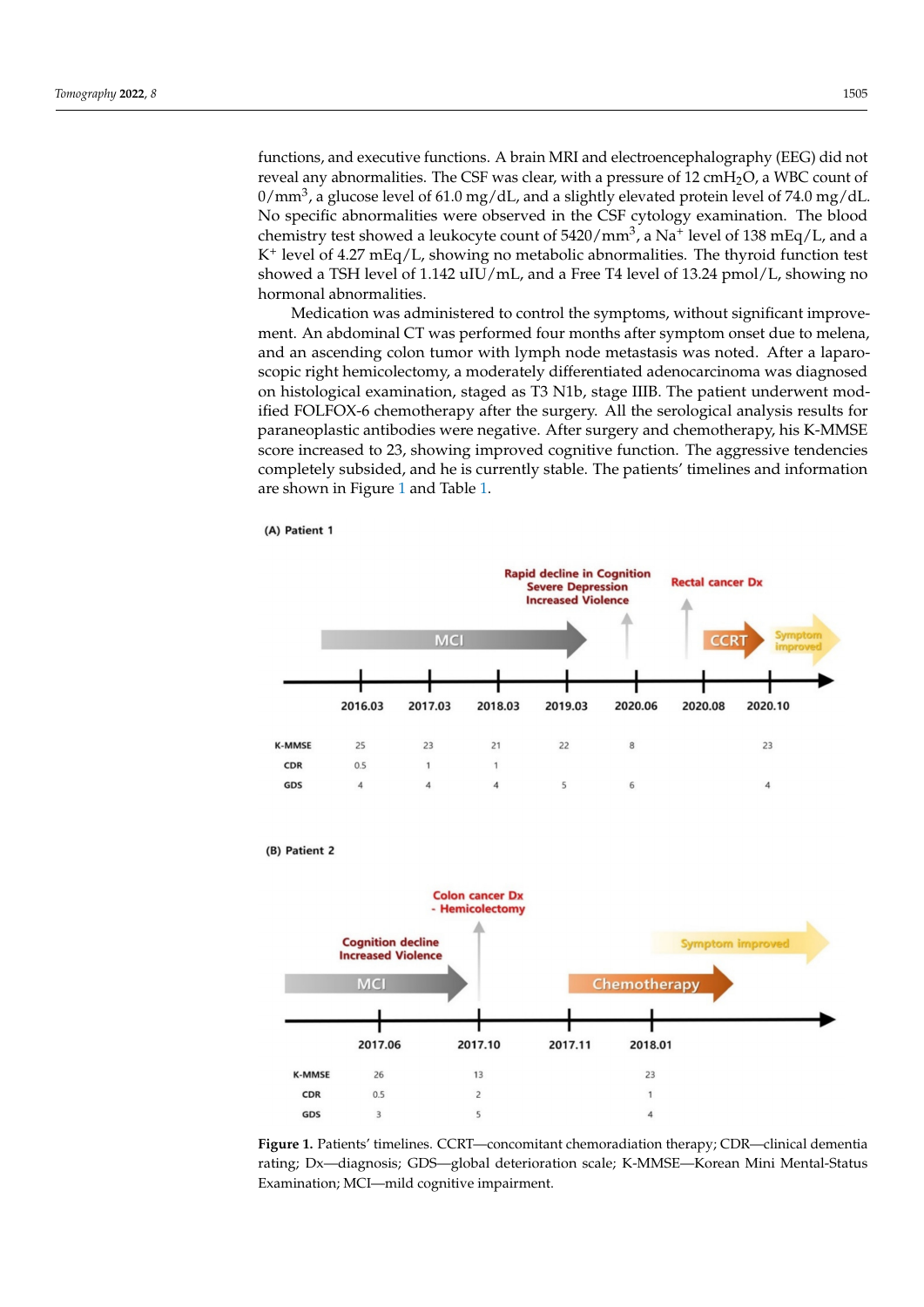|                       |                                                       | Case 1 (68/Male)                   | Case 2 (82/Male)                                 |
|-----------------------|-------------------------------------------------------|------------------------------------|--------------------------------------------------|
| Past history          |                                                       | $HTN (-) DM (-)$                   | $HTN (+) DM (-)$                                 |
| Blood chemistry       | WBC $\left(\text{/mm}^3\right)$<br>$[4800 - 10, 800]$ | 7610                               | 5420                                             |
|                       | $Na^+$ (mEq/L)<br>$[136 - 145]$                       | 133                                | 138                                              |
|                       | $K^+$ (mEq/L) [3.5–5.1]                               | 4.4                                | 4.27                                             |
| Thyroid function test | $TSH$ (uIU/mL)<br>$[0.55 - 4.78]$                     | 1.564                              | 1.142                                            |
|                       | Free T4 $(pmol/L)$<br>$[11.5 - 22.7]$                 | 14.86                              | 13.24                                            |
| CSF study             | Pressure $(cmH2O)$<br>$[5 - 20]$                      | 14                                 | 12                                               |
|                       | WBC $\left(\frac{\text{m}}{3}\right)$ [0-5]           | 3                                  | $\theta$                                         |
|                       | Glucose (mg/dL)<br>$[50 - 80]$                        | 68.0                               | 61                                               |
|                       | Protein $(mg/dL)$<br>$[15 - 45]$                      | 79.1                               | 74                                               |
| Diagnosed cancer      |                                                       | Rectal cancer<br>(T3N0, stage IIA) | Ascending colon<br>cancer<br>(T3N1b, stage IIIB) |

<span id="page-3-0"></span>**Table 1.** Patients' information. CSF—cerebrospinal fluid; DM—diabetes mellitus; HTN—hypertension; K—potassium; Na—sodium; TSH—thyroid stimulating hormone; WBC—white blood cell.

### **3. Discussion**

Both cases were characterized by a sudden onset of personality change and cognitive impairment, and colorectal cancer was diagnosed shortly after; the cognitive impairment improved after surgical treatment and chemotherapy. No abnormalities were observed during the brain MRI and CSF cytology; therefore, cognitive impairment due to brain or leptomeningeal metastasis was excluded. Radiation-induced brain injury and steroid dementia syndrome were also excluded, since the patients had never received radiation therapy for the head and neck or immunotherapy with steroids. The possibility of opioidrelated adverse effects was unlikely, since they had never been administered narcotic analgesics. The electrolyte levels were also normal; thus, cognitive impairment due to metabolic abnormalities was excluded. In both cases, the clinical symptoms suggested limbic encephalitis, though the patients did not meet the diagnostic criteria for PLE.

PLE is an autoimmune syndrome characterized by memory loss and behavioral and mood changes. In general, PLE can be diagnosed when the four following criteria are met [\[4\]](#page-5-3): symptoms of neuropsychiatric dysfunction related to the limbic system; EEG, MRI, or CSF analysis showing characteristic PLE features; cancer diagnosed within four years; and exclusion of other possible diseases. Alternatively, PLE may be diagnosed if autoantibodies specific to cell-surface, synaptic, or onconeural proteins are detected in the serum or CSF [\[4\]](#page-5-3). In these cases, the paraneoplastic antibody test results were negative, and neither EEG, MRI, nor CSF analysis met the diagnostic criteria for PLE, as no abnormal findings were observed. Nevertheless, the patients showed characteristic PLE neuropsychiatric symptoms, including rapid cognitive decline, memory loss, and increased violence, and cancers were diagnosed within a year of these symptoms appearing. Both patients met two or more PLE diagnostic criteria; therefore, PLE was probable, and seronegative PLE, which accounts for 10–20% of PLE cases, was suspected. However, the absence of MRI and EEG diagnostic features and CSF lymphocytic pleocytosis and oligoclonal bands contradicted this diagnosis. Therefore, we considered other possible causes.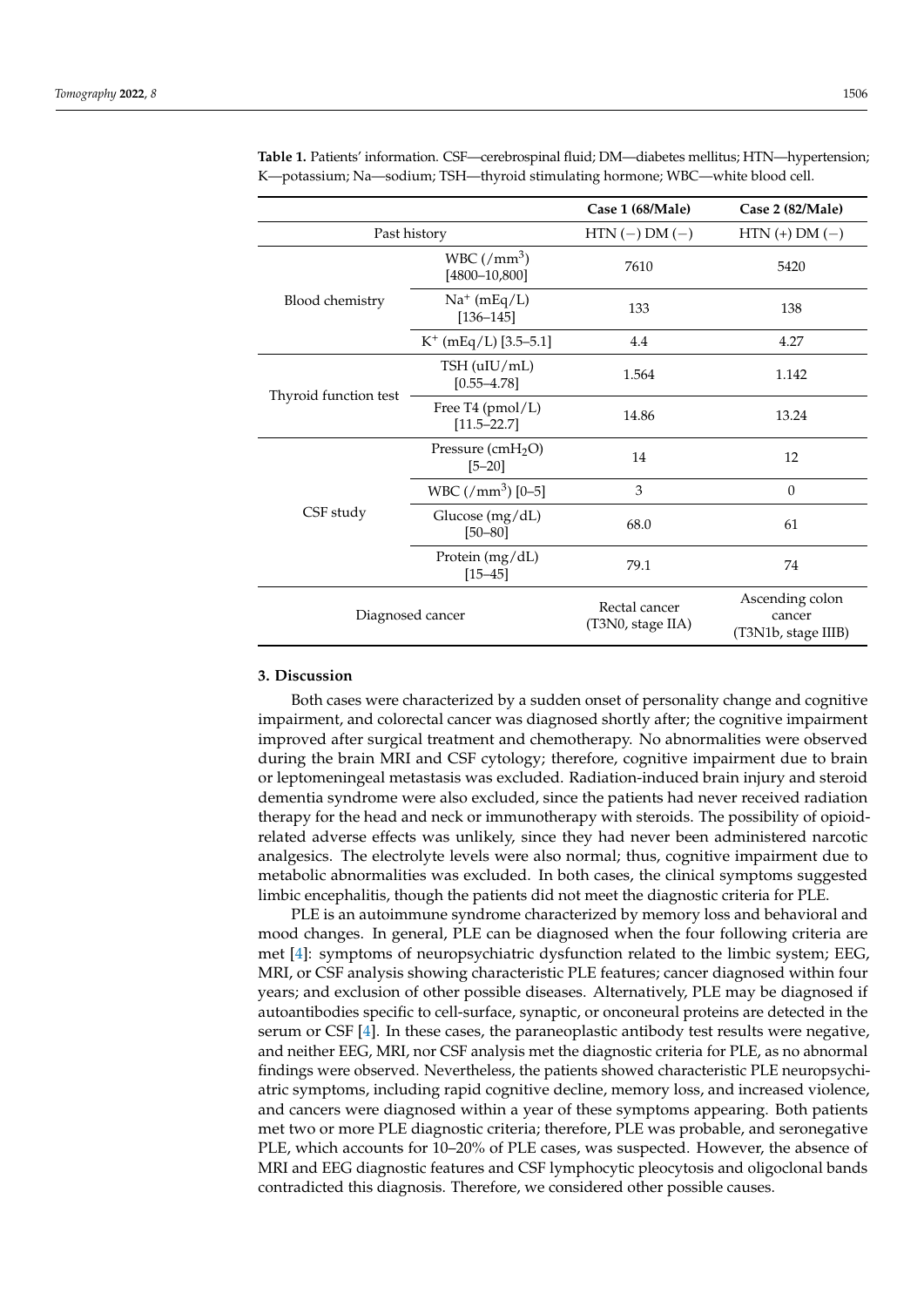Three hypotheses may be considered for the cause of cognitive impairment in these cases. The first hypothesis is the gut–brain connection and tumor-induced inflammatory cytokines, since both patients were diagnosed with colorectal cancer. Gut–brain connections can be explained by two concepts: the brain–gut axis, suggesting that changes in brain function such as anxiety, tension, sadness, and anger affect the digestive functions; and conversely, the gut–brain axis, assuming that changes in the intestinal flora can affect brain functions [\[5\]](#page-5-4). Both patients were over 60 years of age, and they possibly had microbiota dysfunction due to physiological and age-related intestinal changes. These microbiota changes may have caused sudden personality and emotional alterations in these patients. This is because short-chain fatty acids (SCFAs), gut-derived microbial metabolites, are associated with nuclear factor-κB (NF-κB) activity and regulate proinflammatory immune responses. Studies have shown that microglial cells connect the gut to the brain with G-protein-coupled receptors, which recognize SCFAs, and the gut microbiota can communicate directly with microglia resident in the brain via the vagus nerve [\[6\]](#page-5-5). In addition, inflammatory cytokines released from colorectal cancers may influence the central nervous system. Proinflammatory cytokines produced by the tumor, such as IL-1a, IL-1b, IL-6, and TNF- $\alpha$ , can cross the blood–brain barrier (BBB) and migrate to the brain [\[7\]](#page-5-6). IL-6 upregulates NMDA receptors, inducing neurotoxicity; this is one of the main mechanisms causing neurodegenerative disorders, including Alzheimer's disease. In addition, TNF-α crosses the BBB and activates TNF-α receptor 1 in astrocytes, causing hippocampal synaptic alterations and memory impairment.

The second hypothesis is that limbic encephalitis was caused by CD8<sup>+</sup> T cells. According to a recent report, cell-mediated immunity may induce autoimmune inflammation in the limbic gray matter  $[8]$ . This activation is distinct from the CD4<sup>+</sup> T-cell-mediated humoral immunity to cancer-derived antigens, a typical mechanism of PLE; however, it may cause clinical symptoms similar to those of PLE, such as memory loss, and emotional and behavioral changes. These patients presented clinical symptoms similar to those described in previously reported cases of CD8<sup>+</sup> T-cell-mediated limbic encephalitis; therefore, this hypothesis can be considered the cause of PLE-like clinical symptoms. Unlike PLE limbic dysfunction mediated by the major histocompatibility complex class II (MHC II) and  $CD4^+$  T cells, the neurological dysfunction in these patients was possibly induced by  $CD8^+$ cytotoxic T cells activated via MHC I. The direct interaction of CD8<sup>+</sup> cells and neurons results in the immediate regulation of neuronal excitability and network activity, possibly causing neuropsychiatric symptoms, including acute symptomatic seizures [\[8\]](#page-5-7). This is because CD8<sup>+</sup> T-cell-derived perforin monomers aggregate to form large voltage-independent poly-perforin channels in the cell membrane, and subsequent ion flux abrogates the transmembrane electrochemical ion gradient and, finally, results in complete electrical silencing and disruption of the cell [\[8\]](#page-5-7). Additionally, CD8<sup>+</sup> T-cell-derived interferon- $\gamma$  (IFN- $\gamma$ ) has been shown to elevate glutamate excitotoxicity through direct intracellular trans-signaling between IFN-γ and AMPA/kainate receptors [\[8\]](#page-5-7). Recent reports suggest that CD8<sup>+</sup> T-cell activity may be increased or decreased through epigenetic regulation of this immune checkpoint and exhaustion markers in colorectal cancer patients [\[9,](#page-5-8)[10\]](#page-5-9). Further studies related to CD8<sup>+</sup> T-cell activity in the treatment of limbic encephalitis are needed.

The third hypothesis suggests that the patients' symptoms could be attributed to somatic mutations in dementia-related genes in cancer patients; however, thorough research on this issue has not been conducted. According to a recent report, the genomic instability of cancer tissues may cause somatic mutations in dementia-related genes, potentially causing the accumulation of neurodegenerating substances such as amyloid beta, hyperphosphorylated tau, and alpha-synuclein [\[11\]](#page-5-10). This finding suggests that somatic mutations in cancer patients may be a causative mechanism for dementia, and we think this possibility needs to be considered. As decreased tumor burden can lead to decreased transcription of the dementia-related gene, the reason for the improvement in the cognitive symptoms of the patients after cancer treatment is not that the somatic